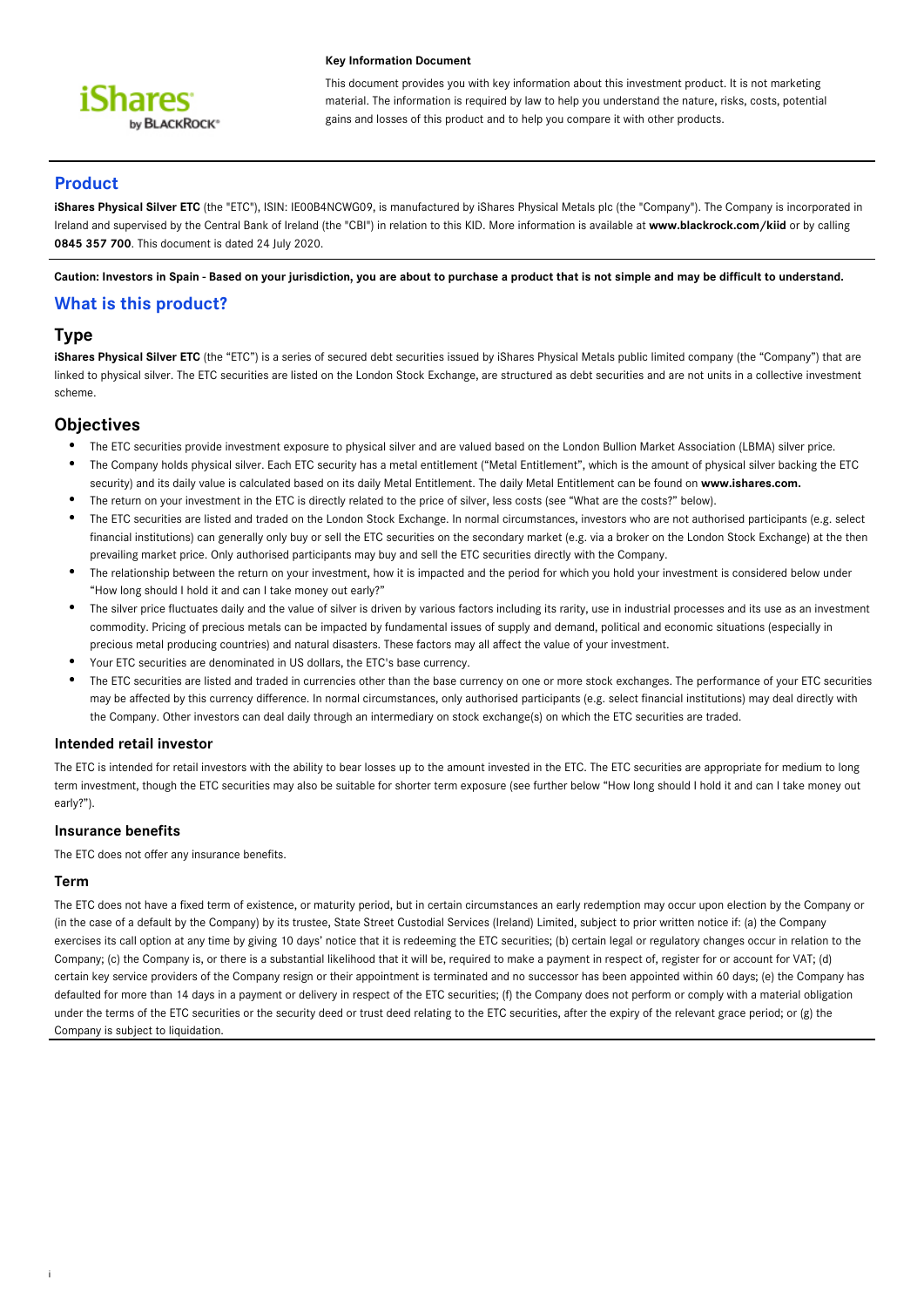### **What are the risks and what could I get in return?**

# **Risk Indicator**



- The summary risk indicator is a guide to the level of risk of this product compared to other products. It shows how likely it is that the product will lose money because of movements in the markets or because we are not able to pay you.
- We have classified this product as 5 out of 7, which is a medium high risk class. This classification rates the potential losses from future performance at a medium high level, and poor market conditions could affect the value of your investment. This classification is not guaranteed and may change over time and may not be a reliable indication of the future risk profile of this ETC. The lowest category does not mean risk free.
- **Be aware of currency risk.** The currency of this ETC (and/or the trading line of your ETC securities) may be different from that of your country. As you may receive payments in a currency not that of your country, the final return will depend on the exchange rate between these two currencies. This risk is not considered in the indicator shown above.
- The insolvency of certain institutions providing services such as safekeeping of assets may expose the ETC to financial loss.
- This product does not include any protection from future market performance so you could lose some or all of your investment.
- If the ETC is not able to pay you what is owed, you could lose your entire investment.

### **Performance Scenarios**

### **Investment USD 10,000**

ii

| 1 year                                        | 3 years    | 5 years<br>(Recommended<br>holding period) |  |
|-----------------------------------------------|------------|--------------------------------------------|--|
| <b>USD</b>                                    | <b>USD</b> | <b>USD</b>                                 |  |
| 979<br>What you might get back after costs    | 3,757      | 2,697                                      |  |
| $-90.2%$                                      | $-20.8%$   | $-14.6%$                                   |  |
| What you might get back after costs<br>7,238  | 5,563      | 4,581                                      |  |
| $-27.6%$                                      | $-14.8%$   | $-10.8%$                                   |  |
| What you might get back after costs<br>9,832  | 9,427      | 9,038                                      |  |
| $-1.7%$                                       | $-1.9%$    | $-1.9%$                                    |  |
| What you might get back after costs<br>13,176 | 15,758     | 17,587                                     |  |
| 31.8%                                         | 19.2%      | 15.2%                                      |  |
|                                               |            |                                            |  |

This table shows the money you could get back over the next 5 years, under different scenarios, assuming that you invest USD10,000.

The scenarios shown illustrate how your investment could perform. You can compare them with the scenarios of other products.

- The scenarios presented are an estimate of future performance based on evidence from the past on how the value of this investment varies, and are not an exact indicator. What you get will vary depending on how the market performs and how long you keep the investment/product.
- The stress scenario shows what you might get back in extreme market circumstances, and it does not take into account the situation where we are not able to pay you.
- The figures shown include all the costs of the product itself, but may not include all the costs that you pay to your broker, financial adviser or distributor. The figures do not take into account your personal tax situation, which may also affect how much you get back.

# **What happens if iShares Physical Metals plc is unable to pay out?**

The underlying precious metal of the ETC is held in safekeeping by the Company's Custodian, JPMorgan Chase Bank N.A. London Branch, and/or sub-custodians (appointed by the Custodian). In the event of the insolvency of the Arranger or Trustee, the ETC's underlying metal in the safekeeping of the Custodian and/or subcustodians will not be affected. In the event of the insolvency of the Custodian or any sub-custodian, the allocated metal held by the Custodian or any subcustodian in an "Allocated Account" (which is a segregated account in which metal is held in allocated form) for the benefit of the Company for the ETC should be protected as such metal should be identified separately from the assets of the Custodian, any sub-custodian and their other clients. Compensation will not be available under the UK Financial Services Compensation Scheme or any other scheme in the event of insolvency of the Company, Custodian, sub-custodians, Arranger and/or Trustee.